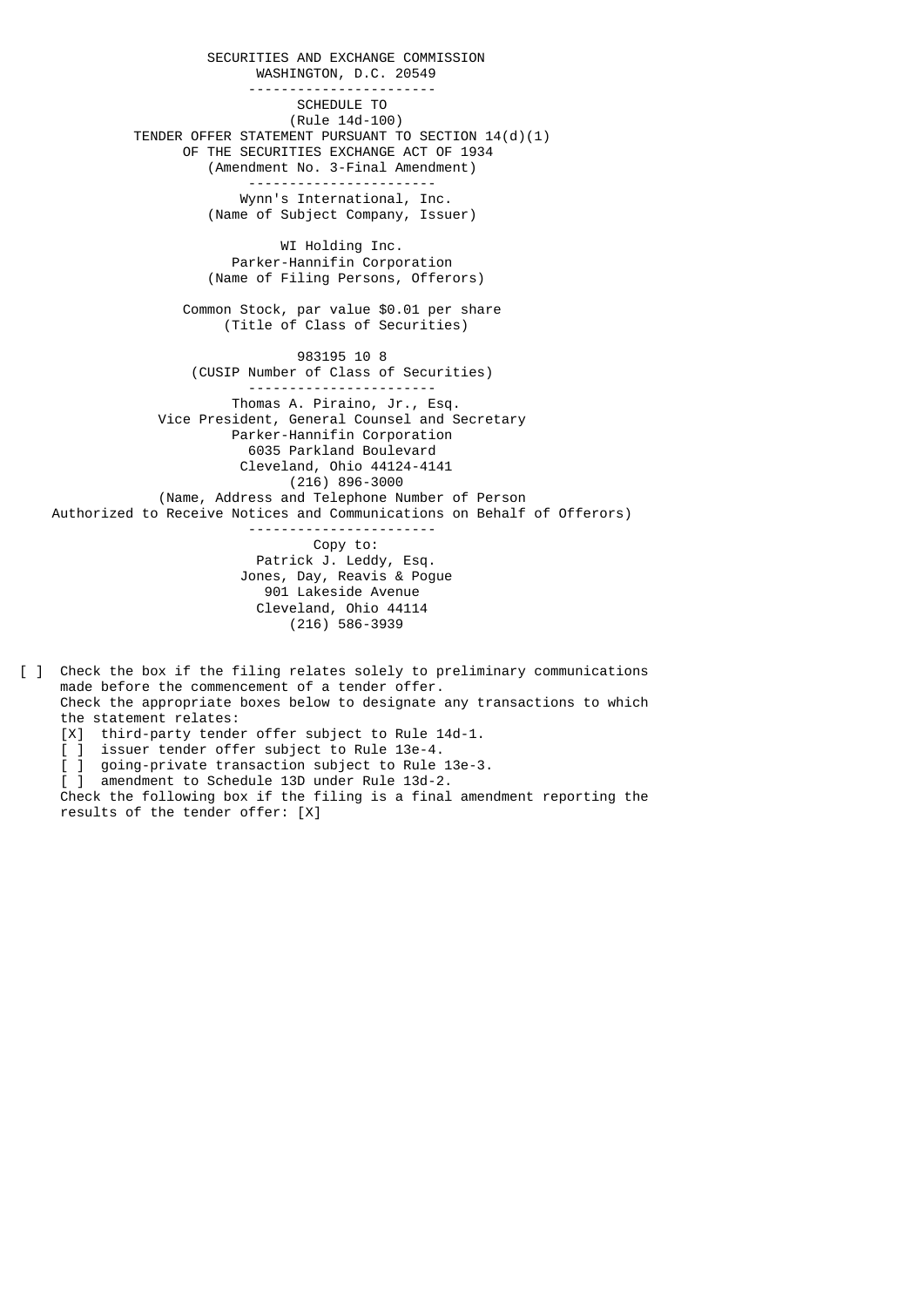This Amendment No. 3 amends and supplements the Tender Offer Statement on Schedule TO originally filed with the Securities and Exchange Commission on June 22, 2000 as amended on July 11, 2000 and July 13, 2000 (the "Schedule TO") by Parker-Hannifin Corporation, an Ohio corporation (the "Purchaser"), and WI Holding Inc., a Delaware corporation and a wholly owned subsidiary of the Purchaser ("Merger Sub"). The Schedule TO relates to the offer by the Purchaser and Merger Sub to purchase all of the outstanding common stock, par value \$0.01 per share, including the associated preferred share purchase rights (the "Shares"), of Wynn's International, Inc., a Delaware corporation (the "Company"), at a purchase price of \$23.00 per Share, net to the seller in cash, without interest thereon, upon the terms and subject to the conditions set forth in the Offer to Purchase, dated June 22, 2000 and as amended on July 11, 2000 and July 13, 2000 (the "Offer to Purchase") and in the related Letter of Transmittal (which, as they may be amended or supplemented from time to time, together constitute the "Offer"), which are annexed to and filed with the Schedule TO as Exhibits  $(a)(1)$  and  $(a)(2)$ , respectively. This Amendment No. 3 to the Schedule TO is being filed on behalf of the Purchaser and Merger Sub.

Item 8. Interest in Securities of the Subject Company.

Item 8 is hereby amended and supplemented by adding the following thereto:

 The Offer expired at 12:00 Midnight, New York City time, on Thursday, July 20, 2000. Based on information provided by the Depositary, approximately 18,262,997 Shares, including 585,582 shares tendered pursuant to guaranteed delivery procedures, or 97.61% of the outstanding Shares, were validly tendered and not withdrawn pursuant to the Offer. Merger Sub has accepted for payment and has notified the Depositary to promptly pay for the tendered and accepted Shares, in accordance with the terms of the Offer. On July 21, 2000, the Purchaser issued a press release to such effect. The full text of the press release is filed herewith as Exhibit (a)(9) and is incorporated by reference herein.

Item 12. Exhibits

 Item 12 is hereby amended and supplemented by adding the following exhibit thereto:

 (a)(9) Text of Press Release, dated July 21, 2000, issued by the Purchaser.

2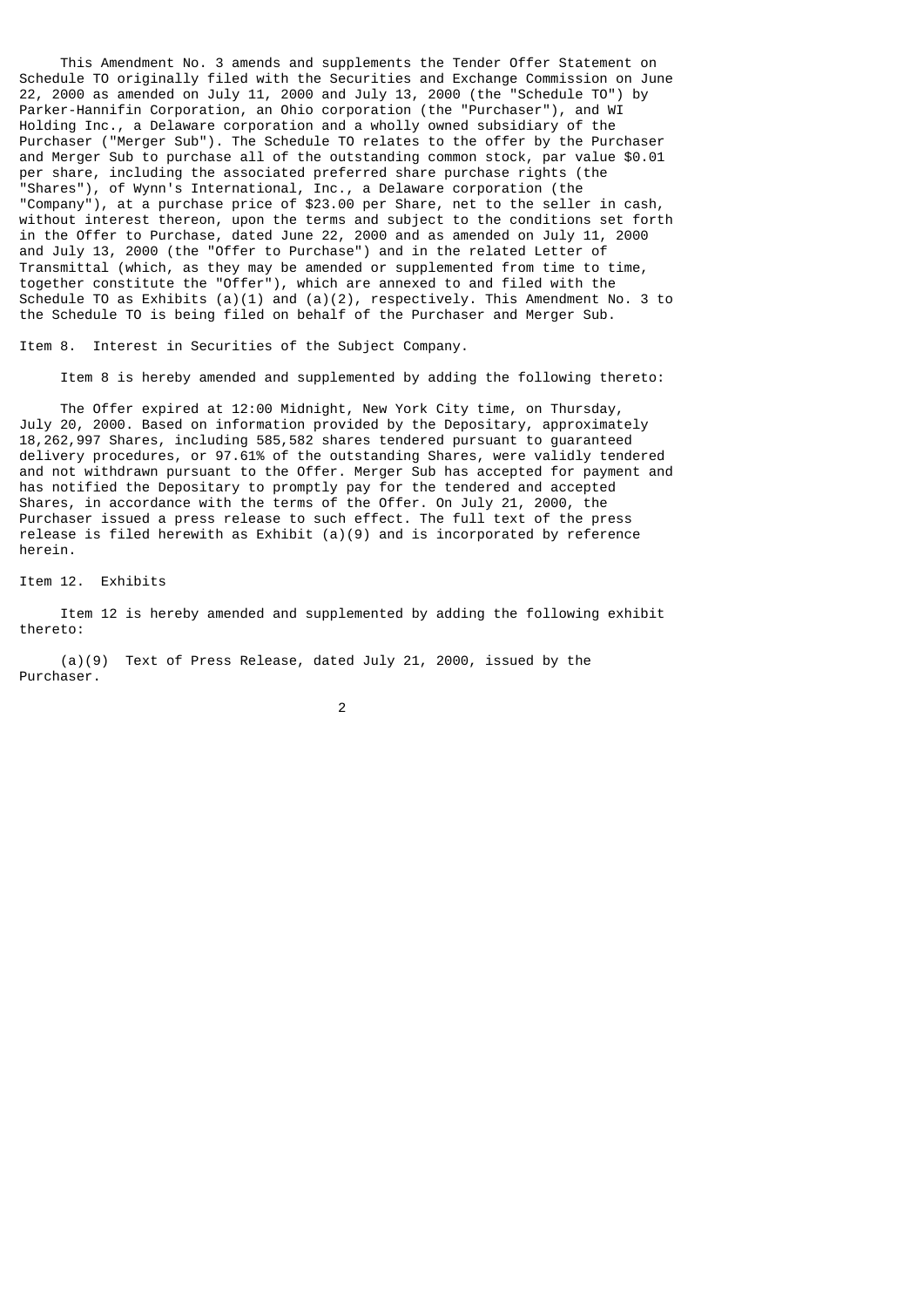## SIGNATURE

 After due inquiry and to the best of my knowledge and belief, I certify that the information set forth in this statement is true, complete and correct.

Date: July 21, 2000 PARKER-HANNIFIN CORPORATION

 By: /s/ Duane E. Collins -------------------------------------- Name: Duane E. Collins Title: Chairman and Chief Executive Officer

WI HOLDING INC.

 By: /s/ Thomas A. Piraino -------------------------------------- Name: Thomas A. Piraino Title: Vice President, General Counsel and Secretary

 $\sim$  3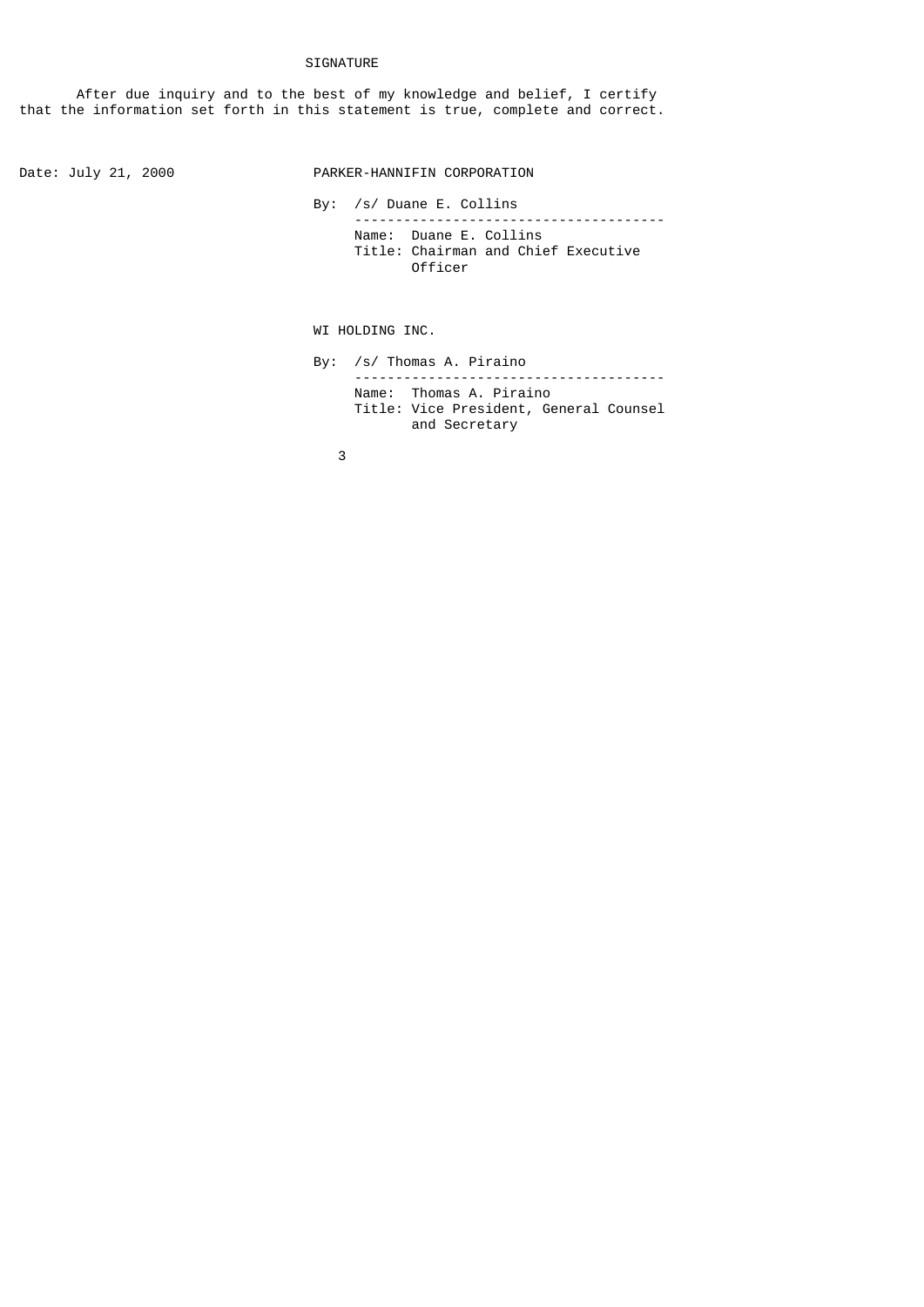- $*(a)(1)$  Offer to Purchase, dated June 22, 2000.<br> $*(a)(2)$  Letter of Transmittal.
- Letter of Transmittal.
- $*(a)(3)$  Form of Letter to Brokers, Dealers, Commercial Banks, Trust Companies and Other Nominees.<br>(a)(4) Form of Letter to C
- Form of Letter to Clients for Use by Brokers, Dealers, Commercial Banks, Trust Companies and Other Nominees.<br>\*(a)(5) Notice of Guaranteed Delivery.
- $*(a)(5)$  Notice of Guaranteed Delivery.<br> $*(a)(6)$  Guidelines of the Internal Rev
- Guidelines of the Internal Revenue Service for Certification of Taxpayer Identification Number on Substitute Form W-9.<br>\*(a)(7) Joint press release issued by the Purchaser and the Co
- Joint press release issued by the Purchaser and the Company on June 13, 2000.
- \*(a)(8) Form of Summary Advertisement, dated June 22, 2000.
- 
- (a)(9) Press release issued by the Purchaser on July 21, 2000.<br>\*(d)(1) Confidentiality Agreement between the Purchaser and the Confidentiality Agreement between the Purchaser and the Company, dated February 7, 2000 (incorporated by reference to Exhibit  $(e)(1)$
- to the Schedule 14D-9 of the Company filed on June 22, 2000).<br>\*(d)(2) Agreement and Plan of Merger, dated as of June 13, 2000, by a Agreement and Plan of Merger, dated as of June 13, 2000, by and among the Company, the Purchaser and Merger Sub.<br>\*(d)(3) Stockholder Tender Agreement, dated June 1
- Stockholder Tender Agreement, dated June 13, 2000, by and among the Purchaser, Merger Sub and James Carroll.<br>\*(d)(4) Consulting Agreement, dated as of June 1
- Consulting Agreement, dated as of June 13, 2000, by and between the  $*(f)$  Purchaser and James Carroll.<br> $*(f)$  Section 262 of the Delaware
- Section 262 of the Delaware General Corporation Law.

- ---------

\*Previously filed.

4